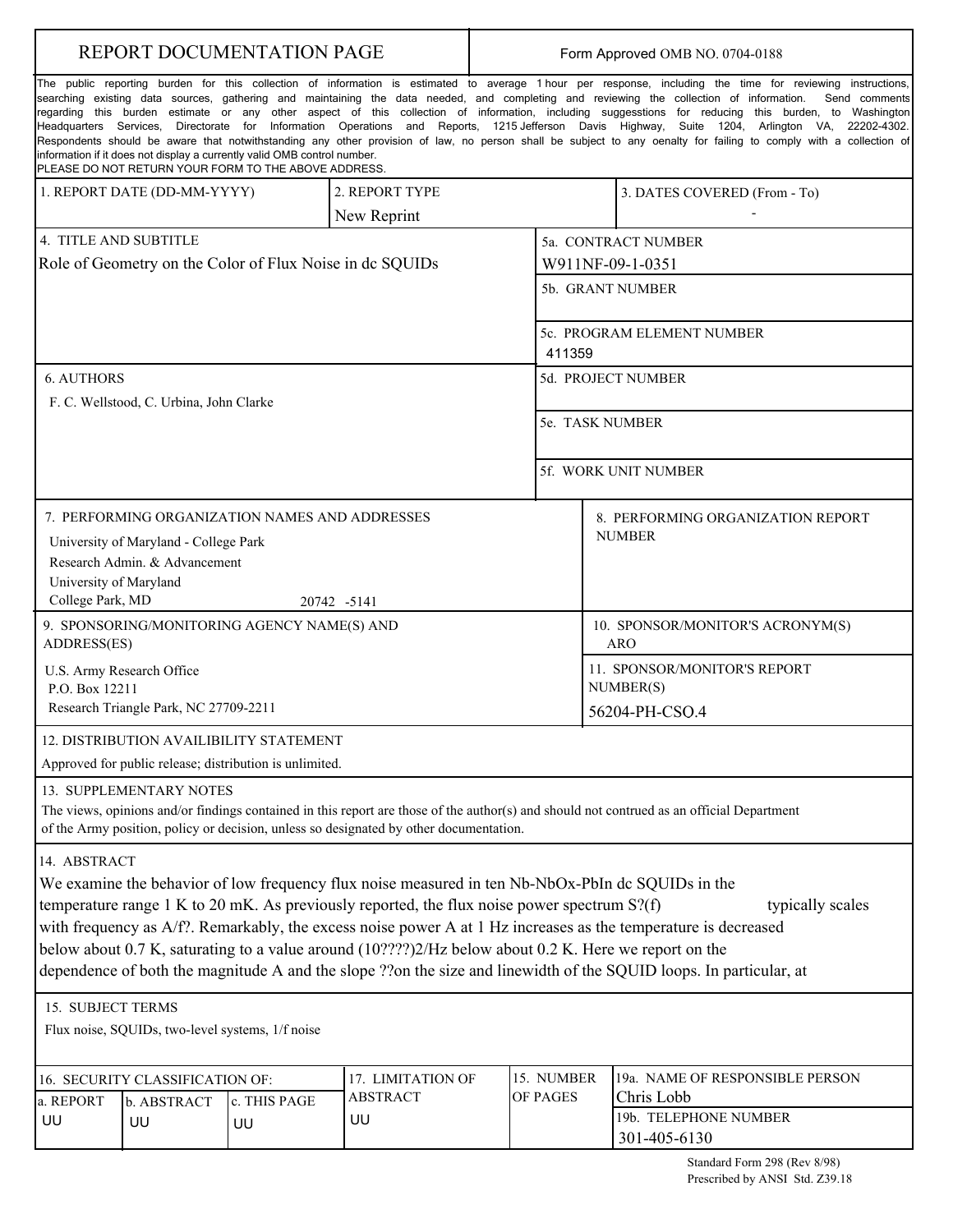# **Report Title**

Role of Geometry on the Color of Flux Noise in dc SQUIDs

# **ABSTRACT**

We examine the behavior of low frequency flux noise measured in ten Nb-NbOx-PbIn dc SQUIDs in the temperature range 1 K to 20 mK. As previously reported, the flux noise power spectrum S?(f) typically scales with frequency as A/f?. Remarkably, the excess noise power A at 1 Hz increases as the temperature is decreased below about 0.7 K, saturating to a value around (10????)2/Hz below about 0.2 K. Here we report on the dependence of both the magnitude A and the slope ??on the size and linewidth of the SQUID loops. In particular, at the lowest temperatures we find that ??declines to values as low as 0.5 in the smallest devices, while ??is in the range 0.9–1 for the largest devices.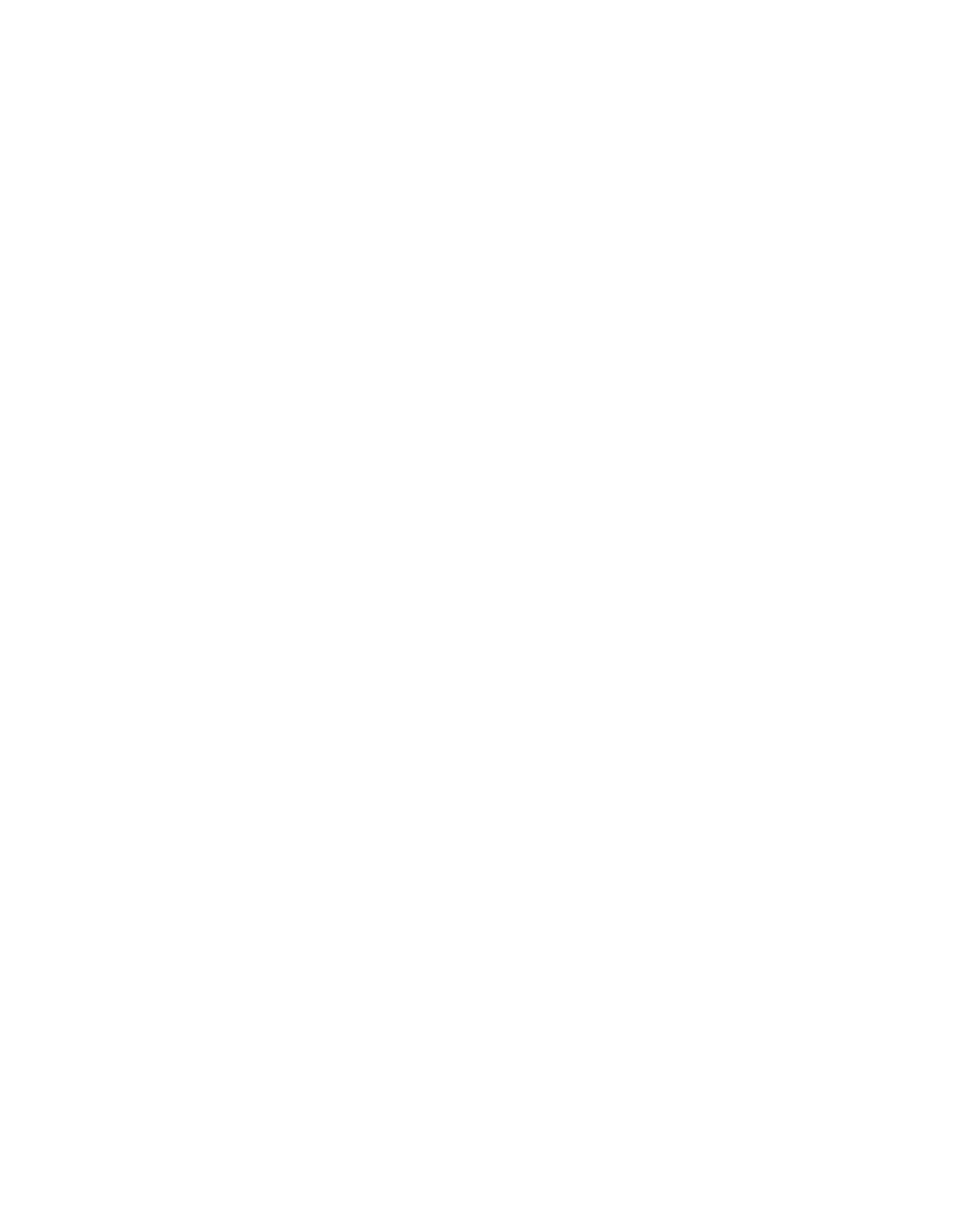# **REPORT DOCUMENTATION PAGE (SF298) (Continuation Sheet)**

Continuation for Block 13

ARO Report Number Role of Geometry on the Color of Flux Noise in d ... 56204.4-PH-CSQ

# Block 13: Supplementary Note

© 2011 . Published in IEEE Transactions on Applied Superconductivity, Vol. 21, (3), Ed. 0 (2011), (Ed. ). DoD Components reserve a royalty-free, nonexclusive and irrevocable right to reproduce, publish, or otherwise use the work for Federal purposes, and to authroize others to do so (DODGARS §32.36). The views, opinions and/or findings contained in this report are those of the author(s) and should not be construed as an official Department of the Army position, policy or decision, unless so designated by other documentation.

Approved for public release; distribution is unlimited.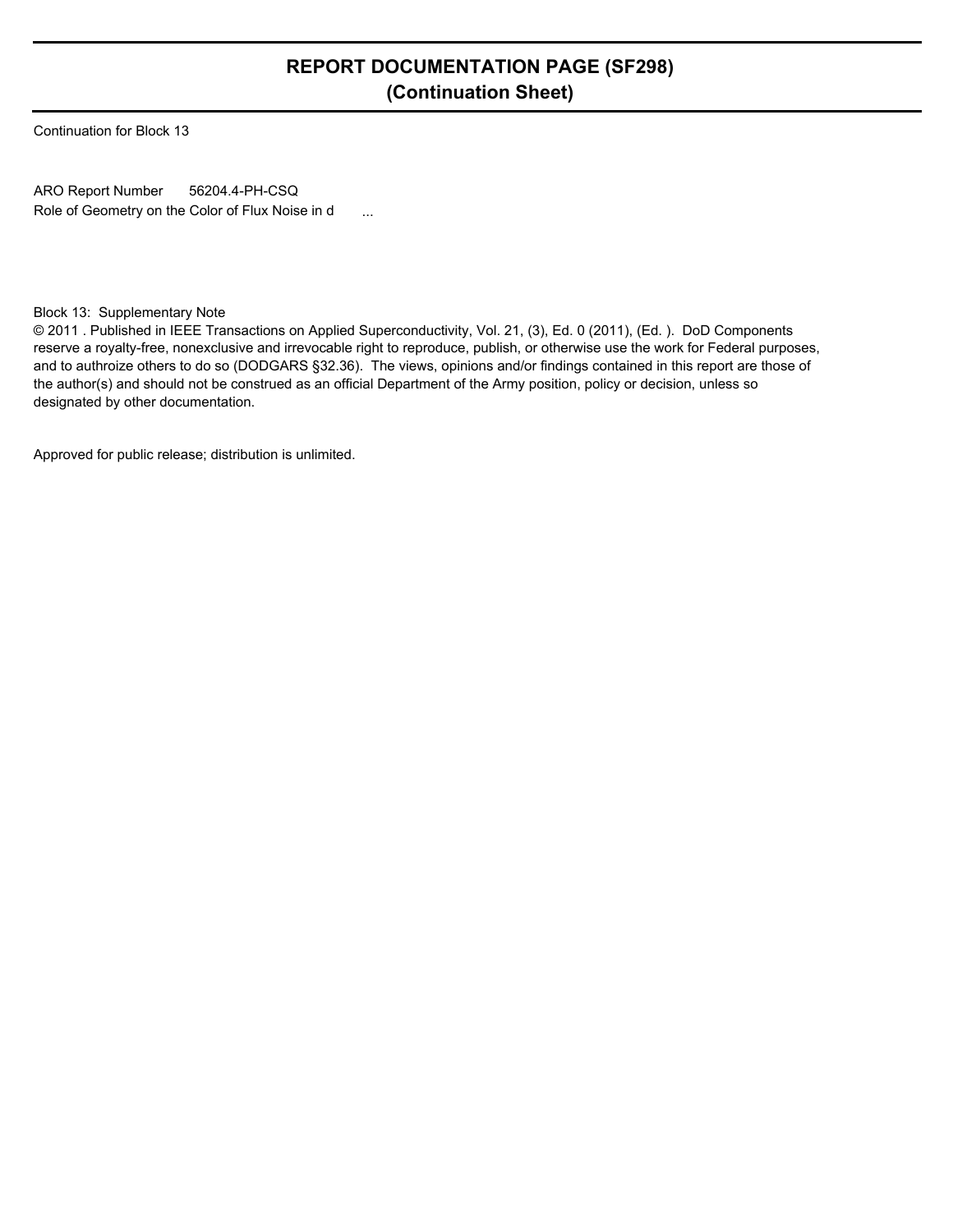# Role of Geometry on the Color of Flux Noise in dc SQUIDs

F. C. Wellstood, C. Urbina, and John Clarke

*Abstract—***We examine the behavior of low frequency flux noise** *Abstract***—We examine the behavior of low frequency flux noise measured in ten**  $Nb - NbO_x - PbIn$  **dc SQUIDs in the temperature range 1 K to 20 mK. As previously reported, the flux noise power** spectrum  $S_{\Phi}(f)$  typically scales with frequency as  $A/f^{\alpha}$ . Remark**ably, the excess noise power A at 1 Hz increases as the temperature is decreased below about 0.7 K, saturating to a value around**  $(10 \ \mu\Phi_0)^2 / \text{Hz}$  below about 0.2 K. Here we report on the depen**dence of both the magnitude A and the slope**  $\alpha$  on the size and **linewidth of the SQUID loops. In particular, at the lowest temper**atures we find that  $\alpha$  declines to values as low as 0.5 in the smallest devices, while  $\alpha$  is in the range 0.9–1 for the largest devices.

*Index Terms—***Flux noise, SQUIDs, two-level systems, 1/f noise.**

## I. INTRODUCTION

**R** ECENT measurements on flux qubits reveal the presence of excess low-frequency flux noise that causes dephasing when the device is biased away from the "sweet-spot" [1]. This flux noise appears to be of the same type as that first reported more than 20 years ago in a number of thin-film dc SQUIDs that were cooled below 1 K [2], [3]. The spectral density  $S_{\Phi}(f)$  of this noise was found to be of the form  $A/f^{\alpha}$ , where f is the frequency and ? typically lies between 0.5 and 1.0. Furthermore, A increased rather slowly with the dimensions of the SQUIDs. Only recently—with the impetus of research into quantum computing—has significant new theoretical and experimental work been undertaken to identify the underlying cause of the noise. A consensus has been developed that the noise is due to randomly flipping electronic spins distributed in a thin layer on the metallic surfaces of the devices [4]–[13]. Theoretical investigations [4], [9], [12] showed that this picture is consistent with the slow scaling of the noise power with SQUID dimensions.

Manuscript received August 03, 2010; accepted November 03, 2010. Date of publication December 23, 2010; date of current version May 27, 2011. This work was supported by the Director, Office of Science, Office of Basic Energy Sciences, Materials Science and Engineering Division of the US Department of Energy under Contract #DE-AC03-76SF00098, by the Center for Nanophysics and Advanced Materials (CNAM), the Laboratory for Physical Sciences (FCW), and by the Office of the Director of National Intelligence (ODNI), Intelligence Advanced Research Projects Activity (IARPA), through the Army Research Office.

F. C. Wellstood is with the Joint Quantum Institute and CNAM, Department of Physics, University of Maryland, College Park, MD 20742 USA (e-mail: well@umd.edu).

C. Urbina is with the Quantronics Group, SPEC-CEA-Saclay, 91191 Gif-sur-Yvette CEDEX, France (e-mail: cristian.urbina@cea.fr).

J. Clarke is with the Department of Physics, University of California. He is also with the Materials Sciences Division, Lawrence Berkeley National Laboratory, Berkeley, CA 94720 USA (e-mail: jclarke@berkeley.edu).

Color versions of one or more of the figures in this paper are available online at http://ieeexplore.ieee.org.

Digital Object Identifier 10.1109/TASC.2010.2093092

In particular [9], [12], it was shown that  $S_{\Phi}(f)$  scales as d/w in the limit  $w/d \ll 1$ , where d is the outer dimension of the SQUID and w is the linewidth of the SQUID loop. This scaling was confirmed experimentally by Lanting *et al.* [13].

Despite this progress, many unusual features of the noise remain unexplained or poorly understood. Here, we examine additional results from our early study [2] not previously published that highlight some of the most puzzling features of flux noise, in particular the unusual dependence of the exponent  $\alpha$  on the temperature and geometry of the device. In Section II we describe the SQUIDs that we studied, and in Section III briefly describe our measurement technique. We present our experimental results in Section IV, and in Section V discuss them in terms of a loss tangent. We describe the temperature and geometry dependence of  $\alpha$  in Section VI, and present our conclusions in Section VII.

Drung *et al.* [14] reported similar variations in  $\alpha$  at the same Applied Superconductivity Conference.

# II. SQUID GEOMETRY AND PARAMETERS

To understand how the flux noise varies with the SQUID layout, we fabricated dc SQUIDs with a variety of sizes and geometries. Figs. 1 and 2 show the layout of the larger and smaller SQUIDs, respectively. The SQUIDs were fabricated on oxidized Si wafers (except for devices K1 and J1 which were on a sapphire wafer) using photolithographic patterning. First, a 35-nm thick AuCu resistive shunt layer was evaporated and patterned with liftoff. This was followed by a 200-nm thick sputtered Nb layer which was patterned in an  $SF_6 + O_2$  plasma etch. Two SiO insulation layers (500-nm total thickness), were evaporated, using a 1–2 nm underlayer of Cr or Ti as an adhesion promoter, and  $2 \times 2$  ( $\mu$ m)<sup>2</sup> windows for the tunnel junctions were opened using liftoff. The counter-electrode layer was patterned in resist and the wafer scribed into chips.

The tunnel junctions were formed by placing a chip in a diffusion-pumped vacuum chamber and ion-milling the exposed Nb electrode for 40 s to remove surface oxide. The chamber was vented, and the chip was removed and remounted in an rf  $Ar - O_2$  plasma oxidation chamber to produce  $NbO_x$  on the cleaned Nb electrode. The chamber was re-evacuated and a 200-nm layer of Pb+5%In evaporated to form the junction counter-electrodes, which were patterned with lift-off in acetone.

Table I gives the parameters for ten devices. The loop inductance L was estimated from the measured modulation depth of the current I versus flux  $\Phi$ ; this introduced some spread in the values, even for devices with identical geometry. For example, although D1, D2, M1, and M2 have the same loop geometry,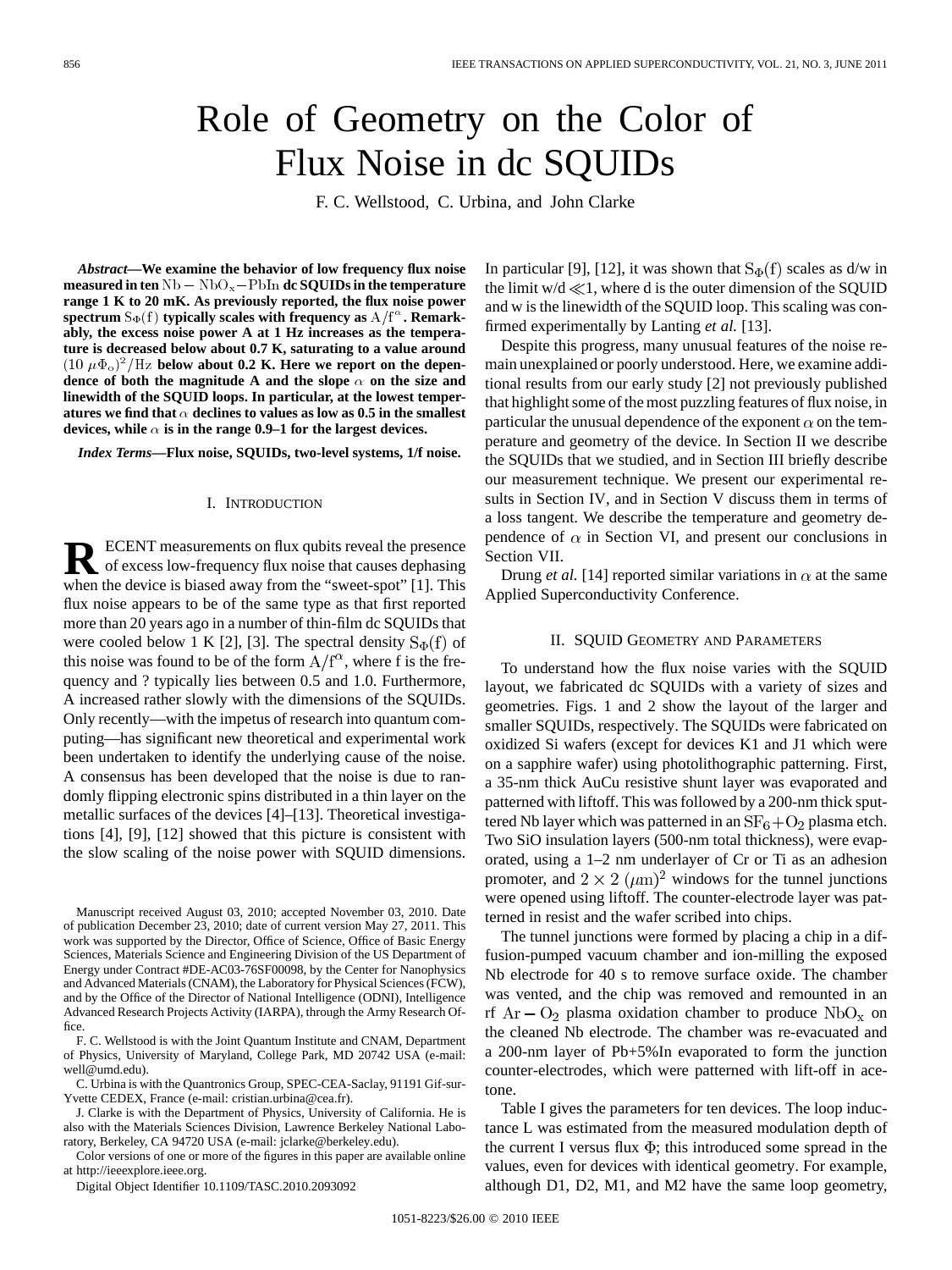

Fig. 1. (a) Side-view of layer structure used in the SQUIDs. A thin AuCu layer is deposited on a substrate and patterned to form shunts (not shown). This is followed by a Nb layer and two insulating layers of SiO that define two 2  $\mu$ m  $\times$ 2  $\mu$ m windows. A NbO<sub>x</sub> tunnel barrier is grown on the Nb and the top layer of Pb + 5% In is added to complete the  $Nb - Nb - PbIn$  tunnel junctions. (b)-(d) Configuration of larger SQUIDs: Types D, K, and P. Type M SQUIDs have the same layout as type D, except for the addition of large area AuCu cooling fins to the shunts [15].



Fig. 2. Configuration of smaller SQUIDs: Types C, F, J and O. Junction and layer descriptions same as in Fig. 1.

their estimated loop inductances range from 440 pH to 515 pH with an average of 480 pH.

#### III. EXPERIMENTAL ARRANGEMENTS

The low-frequency magnetic flux noise signal from a dc SQUID is small. To measure this noise we connected the device under test (SQUID 1) in series with a small resistor  $R_x \sim 0.07 \Omega$ , an rf-choke  $(L_{rf} \sim 12 \mu H)$  and the input coil  $L_i$  of a second dc SQUID acting as a noise detector (Fig. 3). SQUID 2 was a Nb square washer design with 1 mm outside dimension, a 180  $\mu$ m inner hole dimension and an integrated input coil with 20 turns (except for that used for measuring device M2 which had 50 turns). This SQUID was operated in a flux-locked loop (FLL) [16], a current source  $I_{b1}$  was connected across  $R_x$ , and a second current source  $I_{\Phi 1}$  was used to apply flux to SQUID 1.

For a given applied flux  $\Phi_1$ , SQUID 1 was voltage biased by applying current  $I_{b1}$  greater than its critical current. Changes in flux in SQUID 1 change the current  $I_1$  passing through it and  $L_i$ , causing the flux  $\Phi_2$  in SQUID 2 to change and ultimately producing a change in the output voltage  $V_{\text{out}}$  from the FLL. The arrangement allows us to measure the noise in SQUID 1 as well as its current-voltage  $(I_1 - V_1)$  and current-flux  $(I_1 - \Phi_1)$ characteristics.

To obtain the power spectral density of the system noise at specific  $I_1 - \Phi_1$  bias points for SQUID 1, we connected the

TABLE I DEVICE PARAMETERS

| #              | L    | $2I_0$    | d         | w              | £         | $\Lambda_{\rm p}$ | $\sqrt{A}$                                 | $\alpha$ |
|----------------|------|-----------|-----------|----------------|-----------|-------------------|--------------------------------------------|----------|
|                | (pH) | $(\mu A)$ | $(\mu m)$ | $(\mu m)$      | $(\mu m)$ | $(\mu m)^2$       | $\frac{\mu \Phi_0}{\sigma}$<br>$\sqrt{Hz}$ |          |
| D1             | 440  | 6.3       | 1000      | 300-550        | 2200      | 2x10 <sup>5</sup> | 14.5                                       | 0.96     |
| D <sub>2</sub> | 500  | 4.5       | 1000      | 300-550        | 2200      | 2x10 <sup>5</sup> | 14.5                                       | 0.95     |
| M1             | 515  | 5.6       | 1000      | 300-550        | 2200      | 2x10 <sup>5</sup> | 18                                         | 0.94     |
| M <sub>2</sub> | 470  | 6.2       | 1000      | 300-550        | 2200      | 2x10 <sup>5</sup> | 14                                         | 0.92     |
| PI             | 1500 | 1.77      | 144-740   | 10             | 2560      | $5x10^4$          | 14.5                                       | 0.74     |
| K1             | 530  | 11.4      | 75-1000   | 20             | 1700      | $7x10^4$          | $\mathbf{1}$                               | 0.72     |
| ЛI             | 200  | 21.6      | 200       | 50             | 560       | $2 \times 10^4$   | 5                                          | 0.71     |
| F1             | 700  | 5.7       | 100       | $\overline{c}$ | 390       | 1x10 <sup>4</sup> | 8                                          | 0.67     |
| ΟI             | 45   | 1.36      | 90-105    | 36             | 120       | $2x10^3$          | 7                                          | 0.60     |
| C <sub>2</sub> | 210  | 5.3       | 200       | 50             | 400       | 2x10 <sup>4</sup> | 7.5                                        | 0.50     |

SQUID parameters listed in descending order of the slope  $\alpha$ . First column gives the device name. L is the loop inductance,  $2I<sub>O</sub>$  is the maximum critical current (for nominally zero flux bias), d is the outside dimension of the SQUID loop (two dimensions are given for non-square loops), w is the linewidth of the SQUID loop,  $\ell$  is the approximate length around the inner hole of the SQUID loop, and  $A<sub>P</sub>$  is the approximate pick-up area of the loop.  $\sqrt{A}$  is the square root of the excess flux noise power spectral density at 1 Hz and  $\alpha$  is the noise slope, both taken at the lowest temperature measured for the device.



Fig. 3. Flux noise in SQUID 1 is measured by SQUID 2 operated in a fluxlocked loop. SQUID 1 is voltage-biased by  $R_x = 0.07 \Omega$  and current source  $I_{b1}$  so that changes in the flux  $\bar{\Phi}_1$  in SQUID 1 lead to changes in the current  $I_1$ through SQUID 1. Changes in  $V_{\text{out}}$  from the FLL are proportional to changes in flux in SQUID 2, which in turn are proportional to changes in  $I_1$ .

voltage output of the flux-locked loop to a spectrum analyser. From the slope of the  $I_1 - \Phi_1$  curve at the bias point, this noise power spectrum is readily transformed into an effective flux noise in SQUID 1 (Fig. 4).

The measured and measurement SQUIDs were enclosed in separate compartments in a Nb tube mounted in a sealed Cu cell. The cell was bolted to the mixing chamber of a dilution refrigerator and filled with superfluid helium for good thermal contact. To reduce the ambient magnetic field, external magnetic noise and rf-interference, the dewar was surrounded with two mu-metal cylinders and the entire experiment was installed in a Cu-mesh rf-shielded room. We made noise measurements from 4.2 to 0.02 K, with SQUID 1 biased to a few  $\mu$ V (power  $\sim$  $0.1 \text{ nW}$ ).

#### IV. FLUX NOISE SPECTRAL DENSITY VERSUS TEMPERATURE

Fig. 4 shows two typical flux noise power spectra. Ignoring noise peaks at 60 and 180 Hz, the spectra obey

$$
S_{\Phi}(f) = A f^{-\alpha} + C,\tag{1}
$$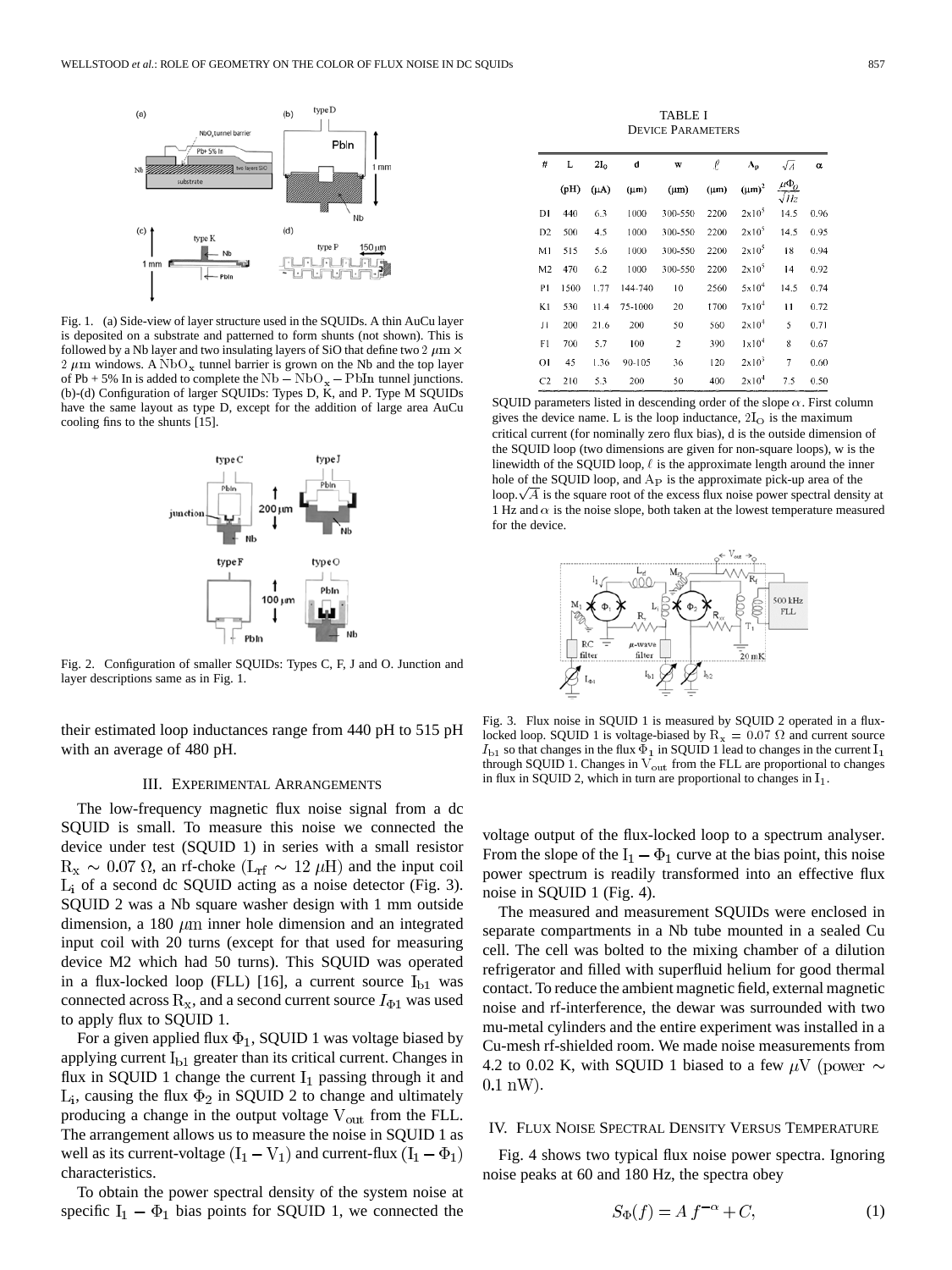

Fig. 4. Power spectral density of magnetic flux noise  $S_{\Phi}$  versus frequency f for SQUID F1 (open triangles) at  $T = 0.14$  K and M2 (closed circles) at  $T =$ 0.021 K. Dashed curve is fit to white noise plus  $1/f^{\alpha}$  noise with  $\alpha = 0.67$  for F1 and solid curve is similar fit for M2 with  $\alpha = 0.92$ .



Fig. 5. Magnitude of magnetic flux noise at 1 Hz versus temperature T. The symbols are for devices D2  $\blacksquare, M1 \blacklozenge, D1 \blacktriangle, M2 \blacktriangleright, P1 \cdots \square, K1 \cdots \lozenge, J1$  $\cdots$  o, F1  $\cdots$   $\triangle$ , O1  $\star$ , and C2  $\star$ .

where  $\vec{A}$  is a constant,  $\vec{C}$  is frequency-independent (white) noise from the device under test and measuring system, and  $\alpha$  is the slope of the excess noise on a log-log plot. In analogy with white noise, noise with  $\alpha$  near 1 is called "pink noise" because there is more noise at lower ("red") frequencies. As Fig. 4 shows, the noise in SQUID M2 is more "red" than that in F1.

Fig. 5 shows the square root of the flux noise power spectrum at 1 Hz plotted versus temperature T for the 10 devices listed in Table I. For  $T > 1$  K, the noise may contain significant contributions from critical current noise [17], but this falls rapidly as the temperature decreases. Below 1 K the excess noise was dominated by a flux-like term, that is, the output noise scaled with the slope of the  $I_1 - \Phi_1$  curve, as expected for a fluctuating flux in the SQUID.

As noted previously, there are remarkable features in this behavior. (i) Broadly speaking, devices with similar geometry tend to produce similar noise. (ii) Ignoring the behavior above 1 K which contains significant critical current noise [17] and is material dependent [2], the noise tends to increase as T decreases from 1 K. (iii) The largest devices (D1, D2, M1, M2, bolder solid curves in Fig. 5) tend to have larger noise with a broad peak around 0.5 to 0.7 K. Smaller devices (for example, C2 and O1, thin solid curves in Fig. 5) have smaller noise, which tends not to change much with temperature below 1 K or increase steadily as T decreases. (iv) At the lowest temperatures the noise for all the devices falls in the range 5 to 18  $\mu \Phi_0 / Hz^{1/2}$  at 1 Hz, despite the diverse range of device parameters (Table I): the inductances L range from 45–1500 pH, the critical currents range from 1–22  $\mu$ A, the pickup areas  $A_{\rm p}$  of the SQUID loops vary

from about  $2 \times 10^3 \, (\mu m)^2$  to  $2 \times 10^5 \, (\mu m)^2$ , and the linewidths of the films used to make the SQUID loops vary from 2  $\mu$ m to 300  $\mu$ m or greater. In addition, devices (J1 and K1) made on a sapphire substrate also exhibit similar noise, and the fraction of the loop made from Nb or PbIn does not seem to affect the noise level. These general observations are consistent with measurements on other devices, embracing a wider range of parameters, including measurements by Yoshihara *et al.* [1] on much smaller aluminum flux qubits  $[A_D \sim 2~(\mu m)^2]$  with somewhat smaller estimated levels of noise  $(1-2 \mu \Phi_0 / Hz^{1/2}$  at 1 Hz). As mentioned earlier, the relatively slow dependence of the noise amplitude on the SQUID dimensions can be explained in terms of fluctuating electron spins distributed uniformly on the surface [4], [9], [12].

## V. MAGNETIC LOSS TANGENT

The existence of spin fluctuations must be accompanied by dissipation. For a magnetic material, we can characterize the dissipation in terms of the magnetic loss tangent,  $tan(\mu_m)$ , the ratio of the imaginary part of the magnetic susceptibility to the real part. Applying the fluctuation-dissipation theorem to a material with a magnetic loss tangent yields:

$$
\tan(\delta_{\rm m}) \approx S_{\Phi}(f)/2k_B T L \eta. \tag{2}
$$

The filling factor  $\eta$  accounts for the distribution of material around the SQUID loop:  $\eta = 1$  for a uniform 3D distribution.

Eq. (2) implies that  $tan(\mu_m)$  is independent of frequency if the noise scales as 1/f and that loops with the same filling factor will exhibit a noise power spectrum that scales with the loop inductance. We can view  $tan(\mu_m)$  as a figure of merit that accounts for expected effects of the loop and source geometry. Here, as the distribution of the sources is unknown, we set  $\eta = 1$ to find an effective  $tan(\mu_m)$ .

Fig. 6 is a plot of the effective  $\tan(\mu_m)$  at 1 Hz versus temperature T for the noise data shown in Fig. 5. Overall, the magnitude is rather low, but increases significantly as the temperature decreases. Fig. 6 shows that at any temperature the loss tangent of the devices falls within a band that spans an order of magnitude. While both Figs. 5 and 6 show a spread of an order of magnitude, note that Fig. 5 is a plot of the square root of the power spectral density, while  $tan(\mu_m)$  is proportional to the power. Although further analysis of the filling factor is needed, this behavior implies that the noise power scales approximately with loop inductance L. Thus, the noise energy  $S_{\Phi}(f)/2$  L is roughly constant at a given temperature.

# VI. SLOPE OF FLUX NOISE VERSUS TEMPERATURE

Fig. 7 shows a plot of the slope  $\alpha$  of the  $1/f^{\alpha}$  flux noise versus temperature T for the 10 devices. The values of  $\alpha$  at the lowest temperatures are also listed in Table I. The four largest devices (D1, D2, M1, M2) all show  $\alpha \sim 1$  at 0.5 K, slowly decreasing with temperature T to about  $\alpha \sim 0.9$  at 20 mK, while above 0.7  $K \alpha$  falls rapidly as T increases.

In contrast, the smaller devices show  $\alpha$  markedly lower than 1 below 1 K. Despite large differences in shape and dimensions, devices J1, F1, K1 and P1 behave quite similarly:  $\alpha \sim 0.8$ at 0.5 K, decreasing to 0.7 below 100 mK. Device C2 shows